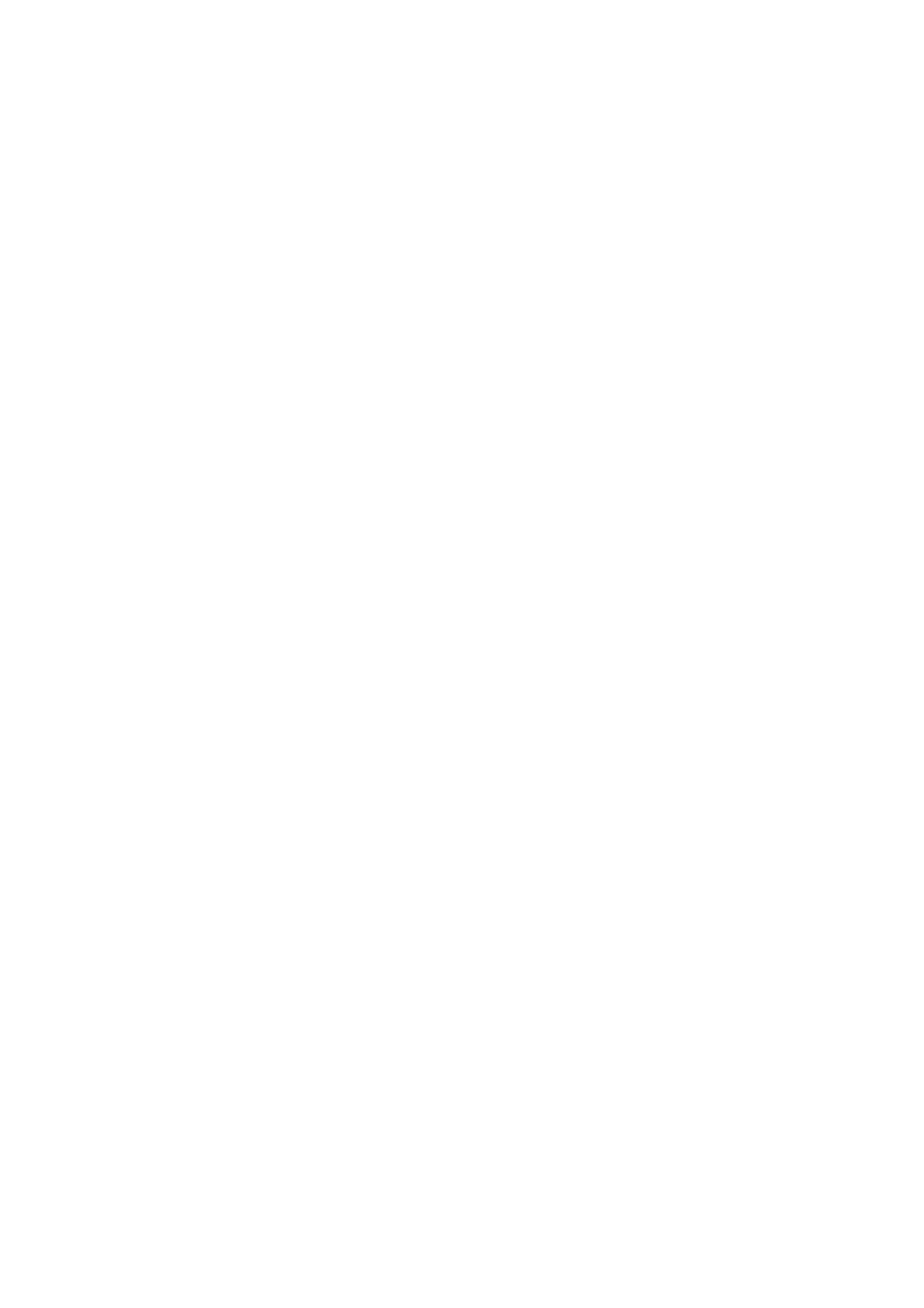## A

# **B I L L**

### TO

Make provision in relation to shared education.

B E IT ENACTED by being passed by the Northern Ireland Assembly and assented to by Her Majesty as follows:

#### **"Shared education" [j2]**

**1.**—(1) This section applies for the purposes of—

(a) section [2;](#page-2-0) and

 (b) section 2(3) of, and paragraph 8(2) of Schedule 1 to, the Education Act <sup>5</sup> � (Northern Ireland) 2014 (duty of Education Authority to encourage, facilitate and promote shared education).

(2) "Shared education" means the education together of—

- (a) those of different religious belief or political opinion, and
- (b) those who are experiencing significant socio-economic deprivation and 10 those who are not,

 which is secured by the working together and co-operation of two or more relevant providers.

(3) In subsection (2) "relevant provider" means a person providing—

- (a) education at a grant-aided school, or
- <sup>15</sup> � (b) services of any kind (including youth services) which provide educational benefit to children or young persons or which are ancillary to education.

 (4) Words and expressions which are defined in Article 2(2) of the Education and Libraries (Northern Ireland) Order 1986 have the same meaning in this section as in that Order.

### <sup>20</sup> � **Power to encourage and facilitate shared education [j1]**

<span id="page-2-0"></span> **2.**—(1) The bodies listed in subsection (2) may encourage and facilitate shared education.